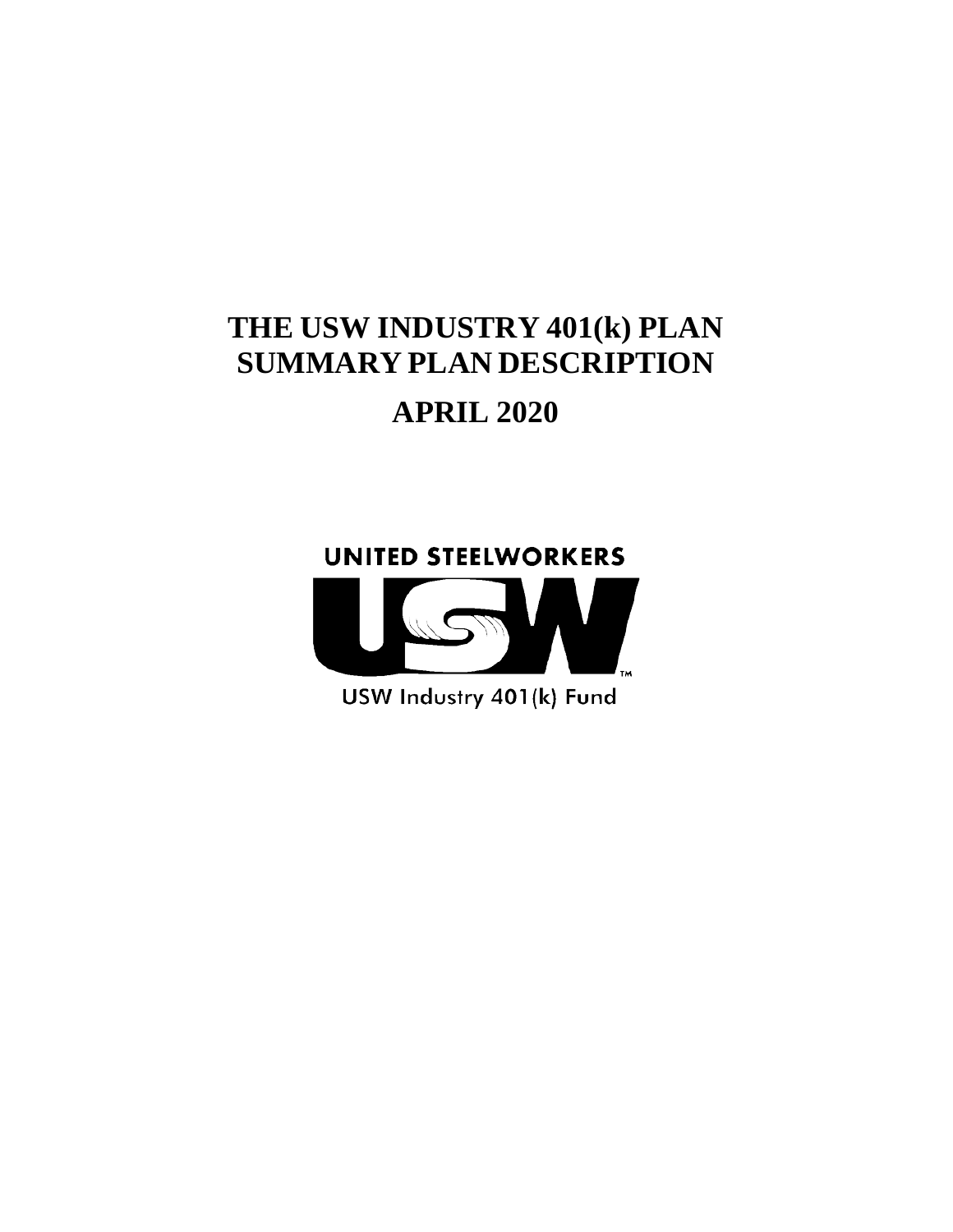## **CONTENTS**

| If I decide not to contribute now, can I change my mind and contribute later? 6 |
|---------------------------------------------------------------------------------|
|                                                                                 |
|                                                                                 |
|                                                                                 |
|                                                                                 |
|                                                                                 |
|                                                                                 |
|                                                                                 |
|                                                                                 |
|                                                                                 |
|                                                                                 |
|                                                                                 |
|                                                                                 |
|                                                                                 |
|                                                                                 |
|                                                                                 |
|                                                                                 |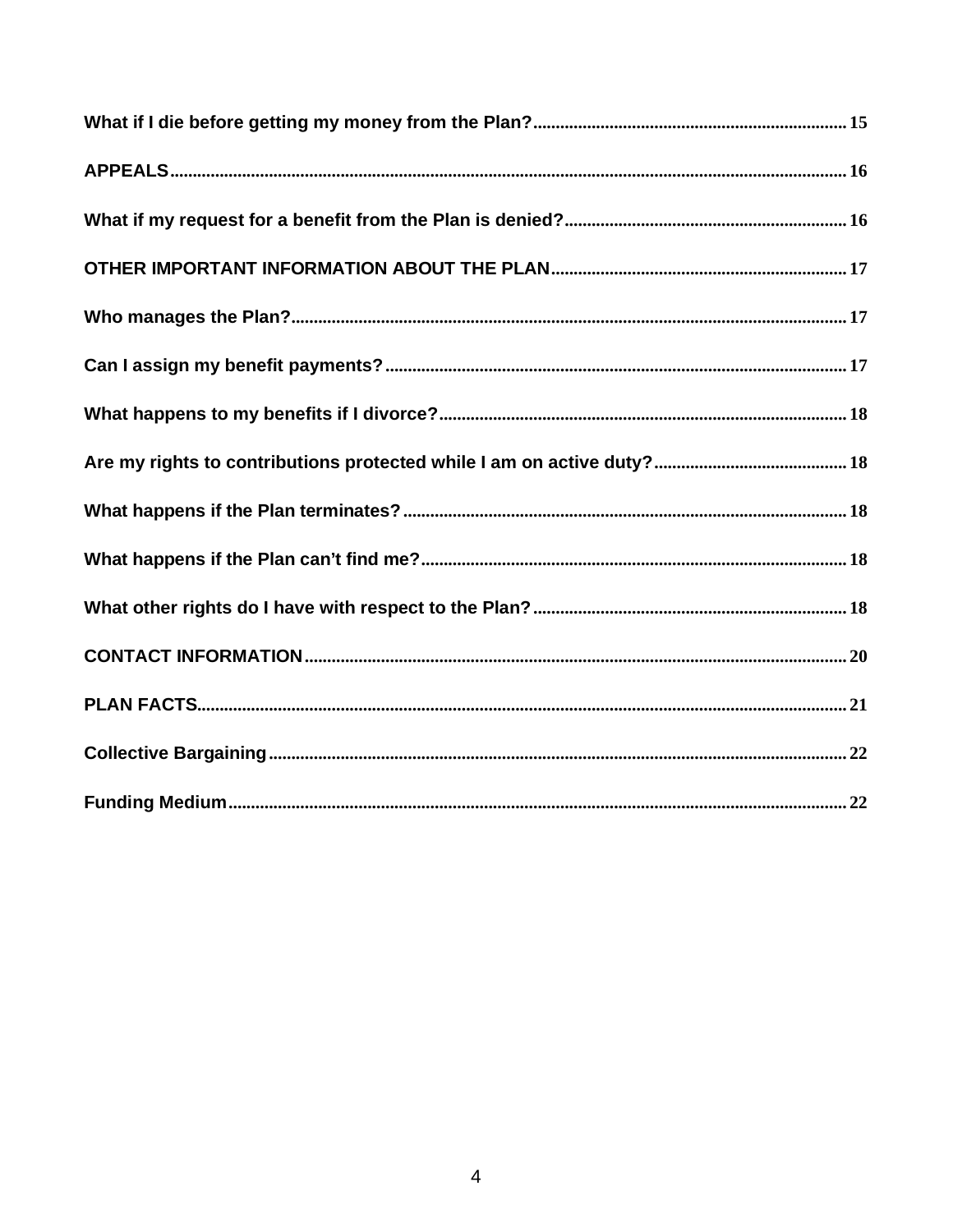## **IMPORTANT NOTICE**

<span id="page-4-0"></span>The USW 401(k) Fund (the **Fund**) provides you with the opportunity to enjoy tax-favored savings by contributing a portion of your pay to your own account in the Fund to help you save for retirement, and to make investment choices for your contributions and any contributions by your employer.

The Fund's Board of Trustees (the **Board**), which manages the Plan, is pleased to present you with this summary of the rules and regulations of the governing plan document, USW Industry 401(k) Plan (**Plan**) in effect as of April 1, 2020. Please save this summary (also known as a summary plan description, or **SPD**) and keep it in a safe place. When a capitalized term is used for the first time in this SPD, that term is shown in bold letters.

This SPD is only a brief summary of the most important Plan provisions. Your rights to benefits are governed by the Plan's official rules and regulations, as interpreted by official action of the Board. Nothing in this summary will modify or change the Plan's official rules and regulations. If there is any conflict between the Plan and this booklet, the Plan will control. The Plan is available from the Fund Office at the address on page 20. The Board reserves the right to amend, modify or discontinue all or part of the Plan whenever, in its judgment, conditions so warrant.

## **FREQUENTLY ASKED QUESTIONS**

#### <span id="page-4-1"></span>**What is the Plan?**

The Plan is a defined contribution plan designed to give you an opportunity to save and invest for retirement.

#### **Who contributes to the Plan and when?**

You and/or your employer contribute to the Plan in accordance with the applicable collective bargaining and/or participation agreement.

#### **How much does my employer contribute, if any?**

Your employer contributes the amount, if any, set forth in your collective bargaining or participation agreement.

## **How do I make contributions?**

In order to make contributions to the Plan, you must complete an election form. You can get this form from your employer or by calling the Fund Office at 1-877-344-4015. After you complete this form, you must give it to your employer.

#### **How much can I contribute?**

You can contribute up to the Internal Revenue Service (**IRS**) limit. For 2020, the limit is \$19,500. In addition, you can make extra contributions (**catch-up contributions**) beginning in the year you turn age 50, up to the IRS limit (\$6,500 in 2020). You can also make additional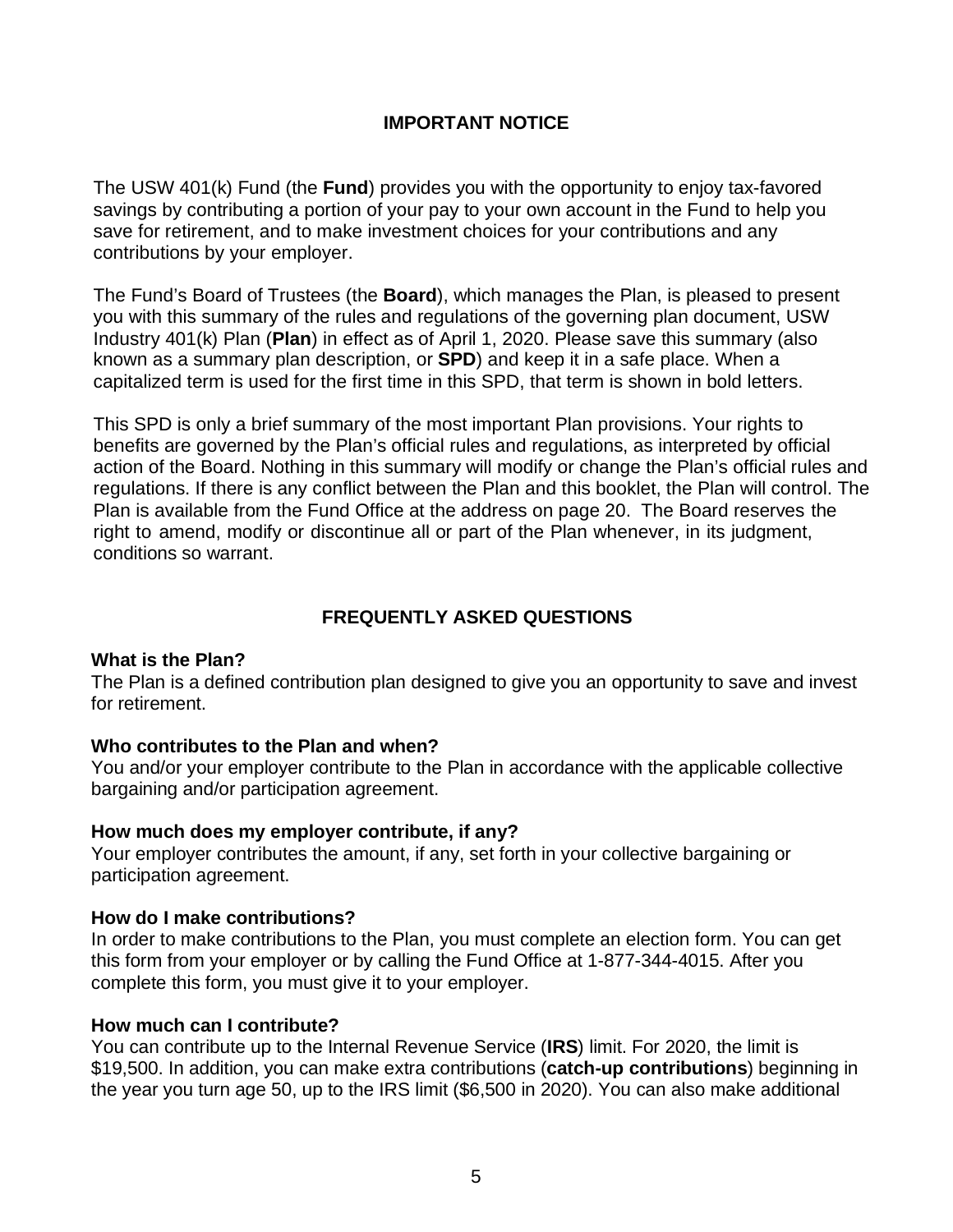after-tax contributions if permitted by the applicable collective bargaining agreement and/or participation agreement.

## <span id="page-5-0"></span>**If I decide not to contribute now, can I change my mind and contribute later?**

Yes. Once you are eligible, you can begin to save as of the beginning of any payroll period.

## <span id="page-5-1"></span>**If I do contribute now, can I stop or change the amount I contribute?**

You can stop contributing or change the amount you are contributing at any time.

## <span id="page-5-2"></span>**What happens to my contributions?**

Your contributions (including any employer contributions made on your behalf) are allocated to an individual account (**Account**) in your name held by MassMutual Retirement Services (**MassMutual**), the Plan's recordkeeper and custodian, and are invested in the investment fund or funds that you choose from among these available. If you do not make an investment choice, your contributions are invested in an age-appropriate Vanguard target-date fund.

## <span id="page-5-3"></span>**Can I change where my money is invested?**

You can change where your existing savings, and/or your future contributions, are invested at any time. To make a change, log in to your Account at [www.massmutual.com/USWindustry401k,](http://www.massmutual.com/USWindustry401k) or call the toll-free MassMutual Participant Information Center at 1-800-743-5274.

## <span id="page-5-4"></span>**How do I know how much money I have in my Account?**

You can log in to your Account at any time. In addition, MassMutual sends you a statement shortly after each calendar quarter which shows the amount of money you have invested and where it is invested. This statement is also available online at [www.massmutual.com/USWindustry401k,.](http://www.massmutual.com/USWindustry401k,)

## <span id="page-5-5"></span>**How do I set up online access to my Account?**

To set up online access to your Account, go to [www.massmutual.com/uswindustry401k](http://www.massmutual.com/uswindustry401k) and click "Register for Online Access." Follow the online prompts. You may also use the MassMutual RetireSmart mobile app to access information on your smart device.

## <span id="page-5-6"></span>**Is all the money in my Account mine?**

Yes, 100% of the money you contribute, the money your employer contributes, and all related earnings, belong to you.

## <span id="page-5-7"></span>**When can I get my money?**

<span id="page-5-8"></span>You can take your money out of the Plan once you reach age 59-1/2 or stop working, if earlier. Even if you are still working and not yet age 59-1/2, you can take your money out if you have a financial hardship, or you can take a loan from your Account in the Plan. You can take certain after-tax contributions out of the Plan at any time.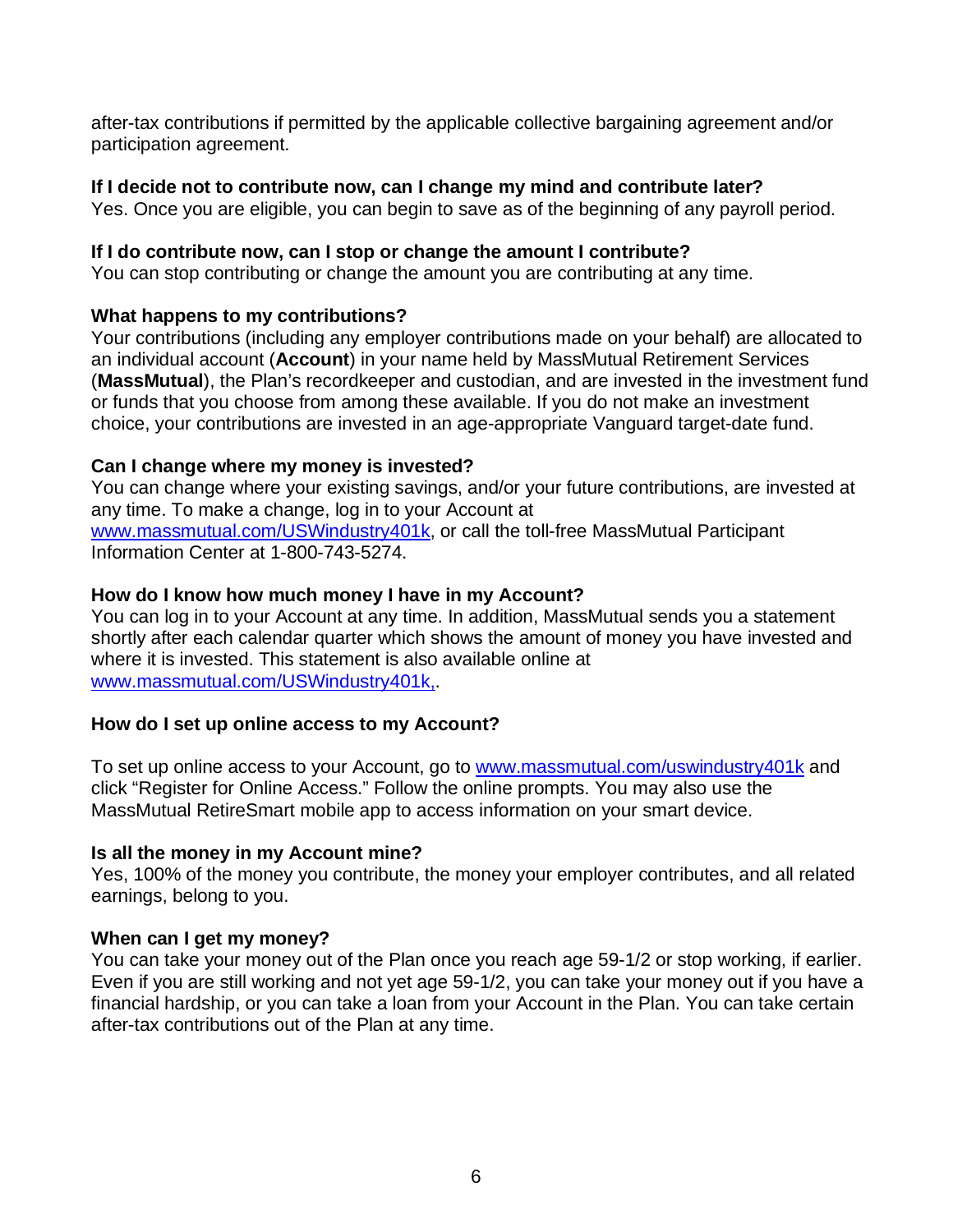## **JOINING THE PLAN**

## <span id="page-6-0"></span>**Am I eligible to join the Plan?**

You are eligible to become a participant in the Plan if you are an employee covered by a collective bargaining agreement between your employer and the USW International Union or one of its local unions (or other union) that permits you to make contributions to the Plan or requires your employer to make employer contributions to the Plan on your behalf, or both. If you are not an employee covered by a collective bargaining agreement, you are also eligible to become a participant in the Plan if your employer has entered into a written participation agreement with the Fund's Board of Trustees that provides for employee contributions, employer contribution or both.

### <span id="page-6-1"></span>**When can I join the Plan?**

If you are eligible, you will become a Plan participant on the following date:

- For employee contributions, as soon as your properly completed enrollment form is received by the Fund Office (or when you are automatically enrolled as described on page 9). Contact your employer for an enrollment form.
- For employer contributions, as soon as contributions are received by the Plan on your behalf in accordance with your collective bargaining agreement or participation agreement.

There may be a waiting period before you can make contributions, or before your employer is required to make contributions on your behalf, if provided in the collective bargaining agreement and/or participation agreement. Contact the Fund Office for details.

## **CONTRIBUTIONS TO THE PLAN**

#### <span id="page-6-3"></span><span id="page-6-2"></span>**Will my employer make contributions to the Plan on my behalf?**

Your employer may be required to make contributions to the Plan on your behalf under the provisions of the applicable collective bargaining agreement and/or participation agreement. These employer contributions may include contributions based on a percentage of your pay, a fixed dollar amount, and/or a matching contribution equal to a specified portion of your pre-tax employee contributions.

#### <span id="page-6-4"></span>**Can I make my own contributions to the Plan?**

You may make employee contributions to the Plan if provided in your collective bargaining agreement or participation agreement.

<span id="page-6-5"></span>There are three types of employee contributions: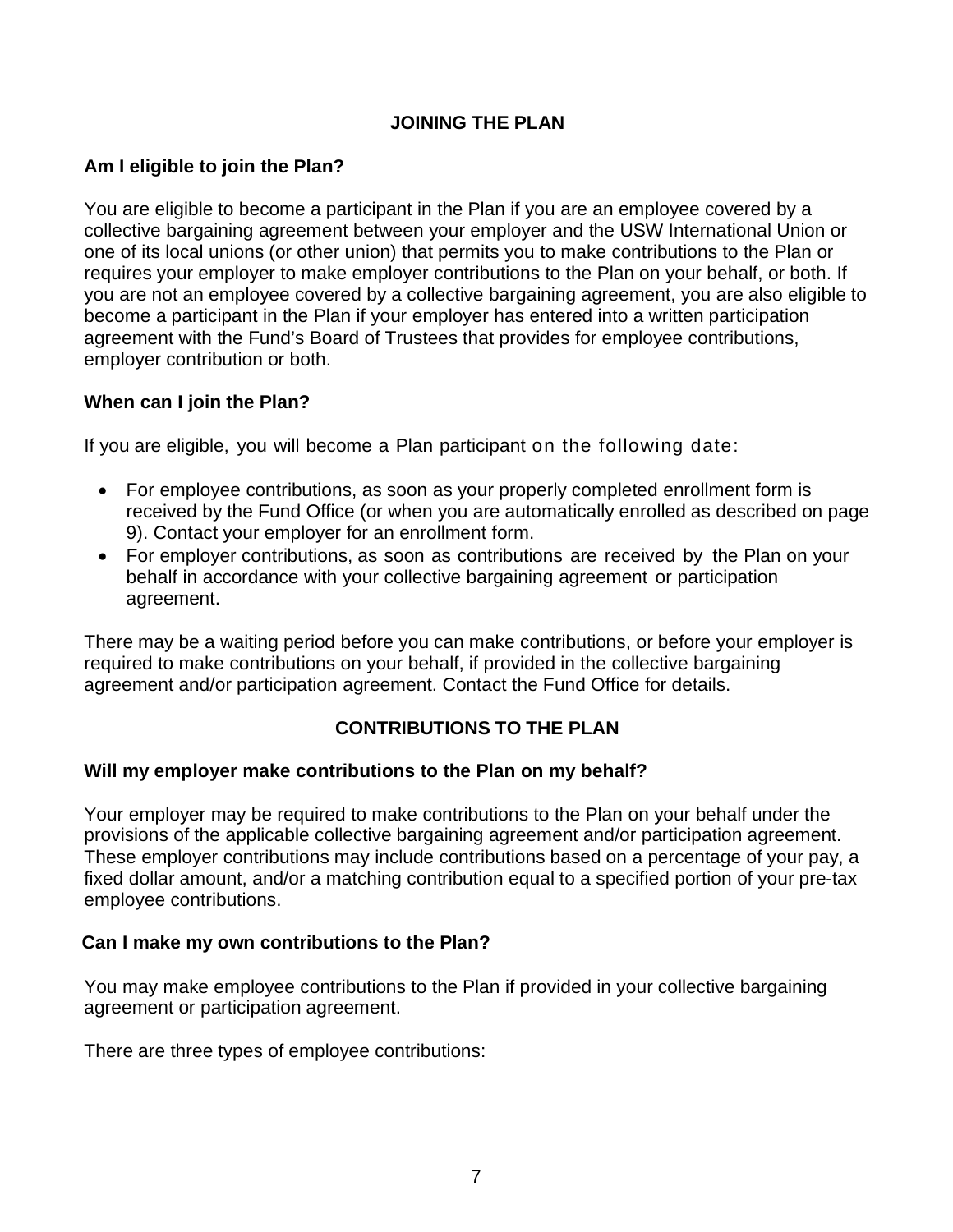#### **Pre-tax contributions**

Your wages that you decide to put into the Plan as pre-tax contributions are not taxed until you take the money out of the Plan. Saving money before it is taxed gives your income a hidden boost, because the amount you save each year lowers your current taxable income and the income taxes you pay now. You will not owe federal, state or local income taxes on your pre-tax contributions and earnings on those contributions until you take the money out of the Plan.

If your employer is required to make matching contributions to the Plan, you must make pre-tax contributions to get the benefit of those matching contributions.

## <span id="page-7-0"></span>**After-tax (Roth) contributions**

You may make Roth contributions to the Plan out of your after-tax wages if permitted under the applicable collective bargaining agreement and/or participation agreement. Roth contributions are treated as pre-tax contributions for purposes of the contribution limit (see page 9) and the distribution rules (see page 12). Neither Roth contributions nor earnings thereon are taxed when you take them out of the Plan (unless you take a hardship distribution).

### <span id="page-7-1"></span>**After-tax (Non-Roth) contributions**

You may make contributions that are not Roth contributions to the Plan out of your aftertax wages if permitted under the applicable collective bargaining agreement and/or participation agreement. After-tax contributions that are not Roth contributions differ from Roth contributions in two ways: they are not subject to the contribution limit (see page 12); you may take them (and earnings thereon) out of the Plan at any time; and earnings on them will be taxed.

#### <span id="page-7-2"></span>**How do I make contributions?**

You make contributions by completing an election form, which you can get from your employer, choosing your contributions as a percentage of your **Earnings** (as described below) and returning the form to your employer. (Special rules apply if automatic enrollment is in place: see the following section.)

<span id="page-7-3"></span>Earnings means all money you are paid by your employer for your services, including any overtime pay, sick pay, vacation pay, or disability pay and any other form of additional compensation paid to you in cash, plus any contributions to a cafeteria plan, governmental deferred compensation plan or qualified mass transportation plan, as well as your pre-tax contributions to the Plan. Earnings include bonuses, shift differential payments, and payments of accrued, unused leave such as vacation and sick leave if paid within 2½ months after termination of employment or by the end of the year that includes the date you terminate employment, if later. Earnings also include certain military continuation payments and disability continuation payments.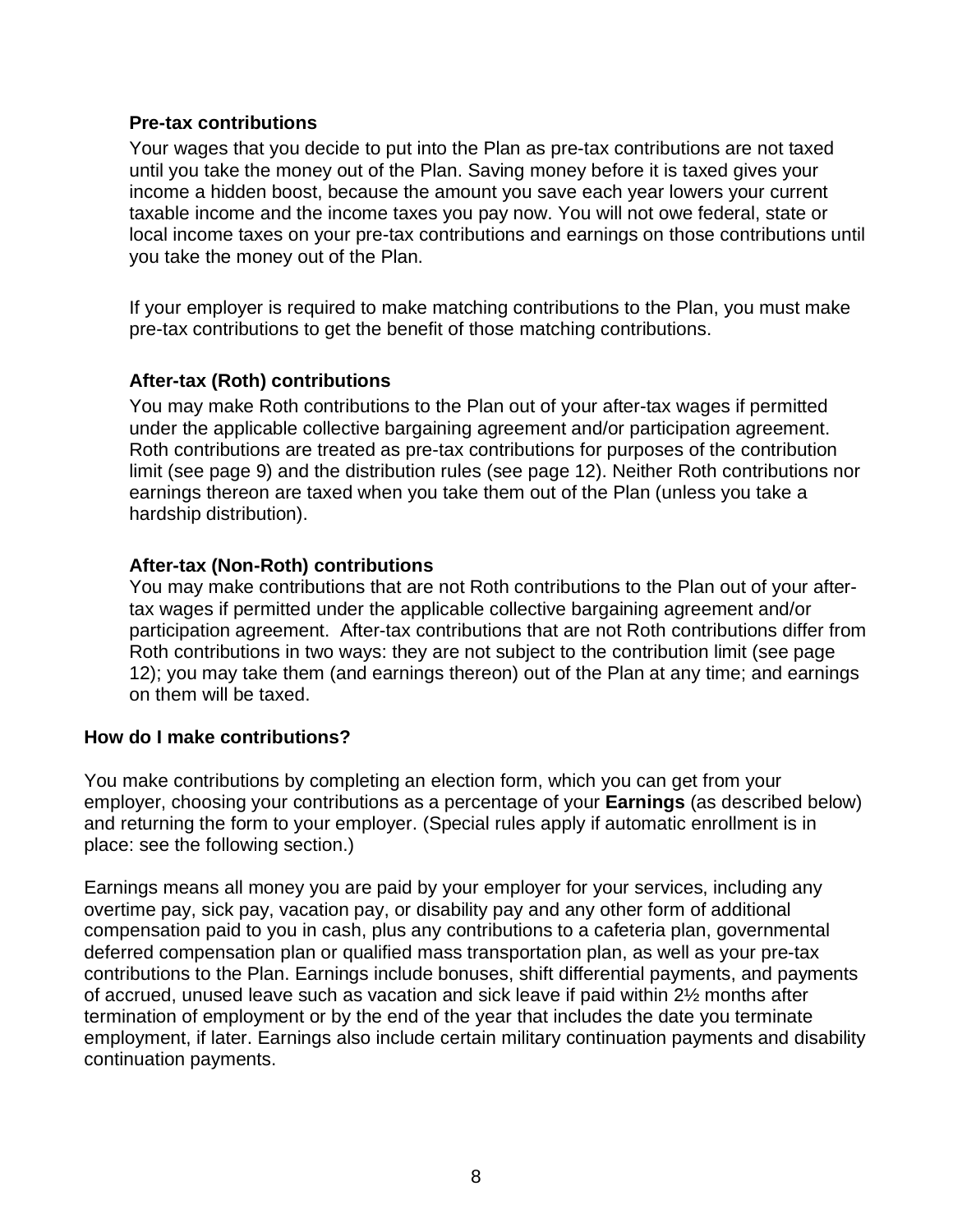#### **What is automatic enrollment?**

Some employers have agreed to automatic enrollment, in which a specified percentage of your Earnings are automatically taken out of your paycheck and contributed to your Account unless you complete an election form before a specified date. Contributions will continue to be made in the specified percentage until you change your contribution level by turning in a new election form. If automatic enrollment applies to you, you will receive an automatic enrollment notice from your employer when you are hired and annually thereafter.

### <span id="page-8-0"></span>**How do I change my contributions?**

You can stop making contributions or change your contributions at any time by turning in a new election form to your employer. Please contact your employer for more information.

## <span id="page-8-1"></span>**Are there limits on contributions?**

Your pre-tax contributions to the Plan are limited to 100% of your Earnings for any year. In addition, your pre-tax and Roth contributions to the Plan (and to any other similar plan) are limited by law to a specified annual dollar amount. Any amount that you contribute in excess of this limit will be returned to you and treated as taxable income. The dollar limit for 2020 is \$19,500. In addition, you can make "catch-up contributions" in the year that you reach age 50. The annual catch-up contribution limit for 2020 is \$6,500.

The law restricts the amount of pre-tax contributions that highly paid employees can make to the Plan and provides other limits on the total amount of annual contributions and/or benefits. These rules generally have an effect only on highly compensated employees as defined in the Internal Revenue Code (for 2020, a highly compensated employee is generally someone who earned more than \$125,000 in 2019). Please contact the Fund Office for more information. The Plan will notify you if your contributions or benefits will be affected by these rules.

#### <span id="page-8-2"></span>**Can I roll over contributions from another plan or an IRA?**

If you have an account from a prior employer's qualified retirement, 403(b) or governmental 457(b) plan or a traditional, rollover/conduit, SEP or Simple IRA, you may "roll over" your distribution into your Account. Taxes on the money you roll over are postponed until the rollover is paid to you from the Plan. All rollovers to the Plan must be completed within 60 calendar days after you receive your check from your previous employer's plan except for direct rollovers (that is, a distribution that goes directly from your prior employer's plan or your IRA to this Plan). In addition, if your spouse dies or you become divorced or legally separated and, as a result, you receive a distribution from your spouse's retirement plan, you may be able to roll over that money into this Plan. These rollovers can be made before you are otherwise eligible to participate in this Plan.

Rollover contributions must meet federal rules. Contact the MassMutual Participant Information Center at 1-800-743-5274 for more information.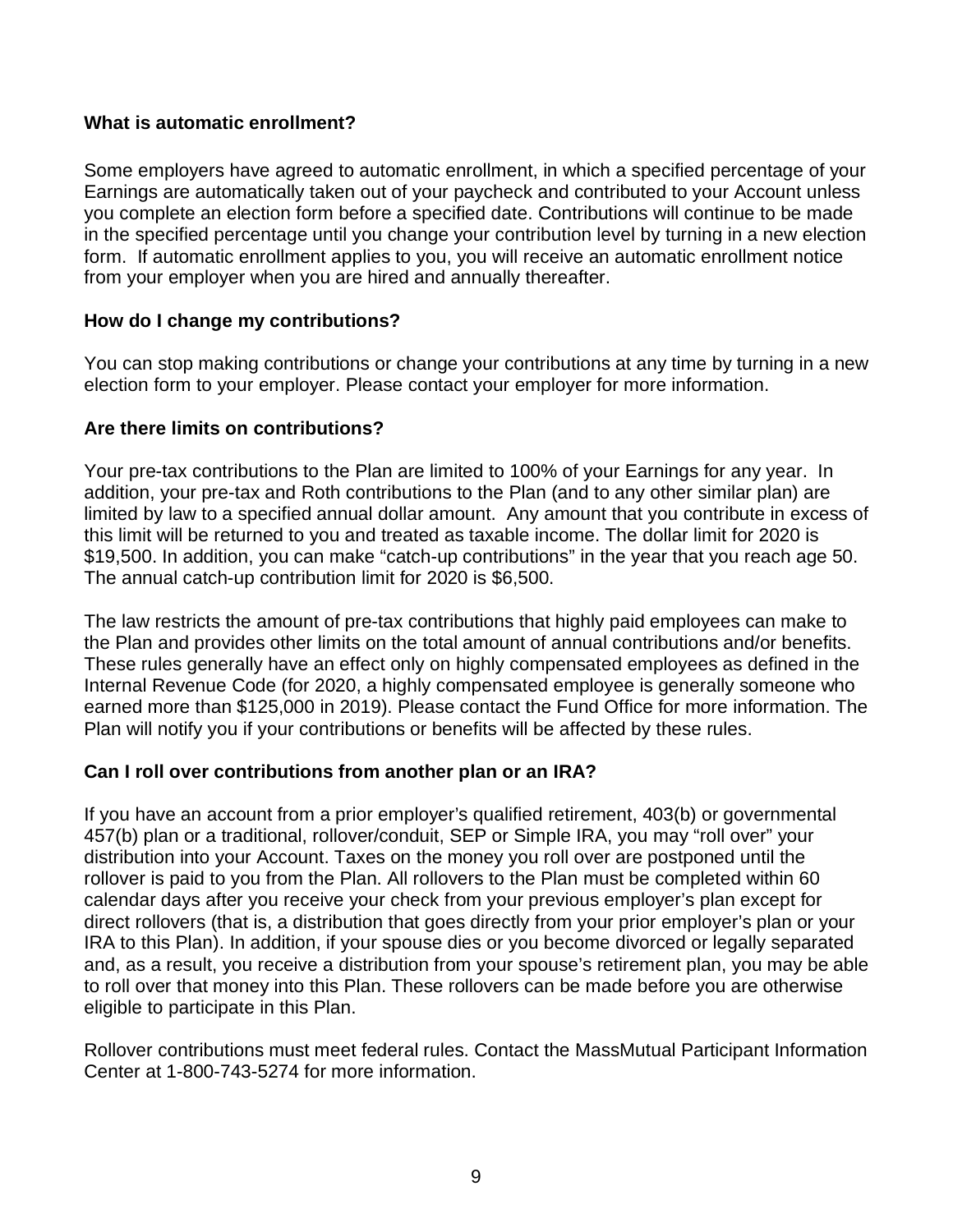## **YOUR ACCOUNT IN THE PLAN**

#### <span id="page-9-1"></span><span id="page-9-0"></span>**How does the Plan keep track of contributions made on my behalf?**

Once you become a Plan participant, the Plan sets up an Account for you to keep track of all your Plan money. Account values are determined each day the New York Stock Exchange is open for business. The value of your Account will reflect all of the following:

- Your pre-tax, Roth and after-tax (non-Roth) contributions (including any catch-up contributions);
- Employer contributions;
- Rollover contributions;
- Investment gains or losses of the fund or funds in which you have invested;
- Administrative fees (shown on your quarterly statement); and
- Any amounts distributed from your Account.

## <span id="page-9-2"></span>**Is all of the money in my Account mine?**

Yes, 100% of the money you contribute, as well as the money your employer contributes, and all related earnings, belongs to you. You are 100% vested at all times. This means that you own your Account and always have a right to the full value of your Account when you become entitled to a Plan benefit.

## <span id="page-9-3"></span>**How do I get information about my Account?**

MassMutual provides recordkeeping and custodian services to the Plan. You will receive a quarterly statement from MassMutual by mail, unless you opt for E-delivery. You may also get Account information by going to [www.massmutual.com/USWindustry401k,](http://www.massmutual.com/USWindustry401k) or call the toll-free MassMutual Participant Information Center at 1-800-743-5274 to obtain the following information regarding your Account:

- up-to-date Account balance
- recent Account activity
- investment fund price and performance
- loan application
- withdrawal application
- fund transfers
- distributions

You should also contact MassMutual if you wish to transfer money in your Account among the available investment options or if you would like to request a distribution from the Plan. The toll-free automated service is available 24 hours a day, every day. Service representatives are also available to answer your questions every business day from 8:00 a.m. to 8:00 p.m. Eastern time.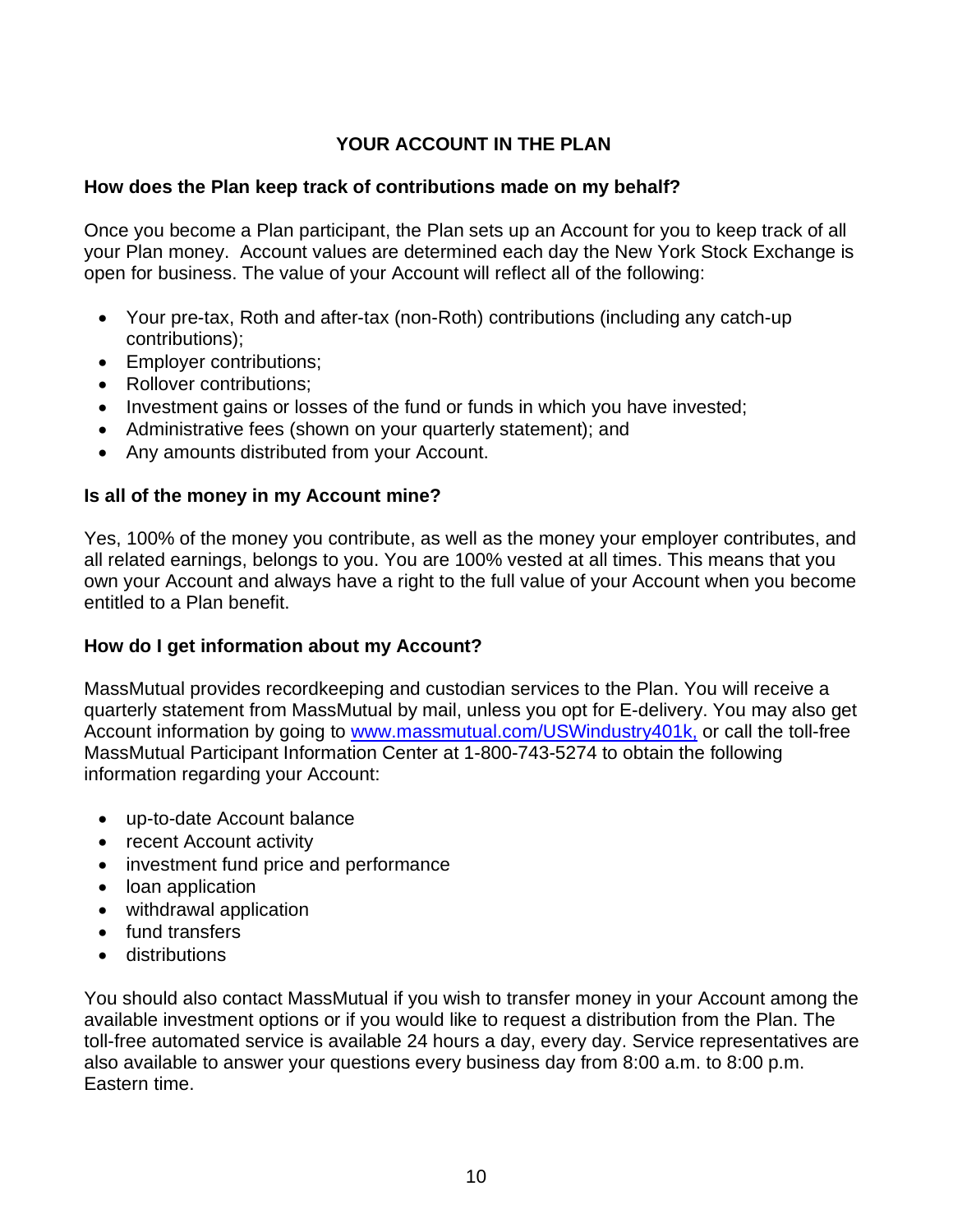To access information or process transactions via the Web site or the toll- free service, you'll need your Personal Identification Number (PIN). If you don't have a PIN, call the toll-free number to request one. Keep your PIN in a safe place - you'll need it if you want to access information about your Account or request transactions.

Language Line Services are available to provide you with the ability to communicate with MassMutual representatives in over 140 languages. That toll free number is 1-800-705-4373.

You may also contact the Fund Office toll-free at 1-877-344-4015.

## <span id="page-10-0"></span>**Are there administrative fees deducted from my Account?**

An administrative fee will be deducted from your Account on a quarterly basis to pay for the costs of administering the Plan, unless your employer has agreed in the applicable collective bargaining agreement and/or participation agreement to pay all or a portion of the administrative fee on your behalf. Additional fees will apply for the processing and review of a Qualified Domestic Relations Order (see page 18xx), for loan processing and maintenance (see page 13), and for the purchase of an annuity (see page 14).

## **INVESTMENTS**

## <span id="page-10-2"></span><span id="page-10-1"></span>**How is my money in the Plan invested?**

You may choose how you wish your Account to be invested among the available investment options by completing an investment election form. Descriptions of all available investment alternatives are explained in the enrollment kit you receive from your employer when you are first eligible to participate. You can also obtain information on the investment options by logging onto [www.massmutual.com/USWindustry401k,](http://www.massmutual.com/USWindustry401k,) or calling the toll-free MassMutual Participant Information Center at 1-800-743-5274. Once you are enrolled, you can make your investment selections by logging in to your Account.

You can allocate your Plan money (in whole percentages) any way you like among the available investment funds. Your investment elections will apply to your entire Account; that is, you are choosing an investment mix for your employee and employer contributions as well as any rollover contributions you may have. Your investment elections will remain in effect until you change them.

The Plan is designed to meet the requirements of a participant directed individual account plan under section 404(c) of ERISA and the U.S. Department of Labor regulations thereunder. This means that you are responsible for making investment decisions for your Account, and the Board is not responsible for your investment results or the investment performance of your Account. In addition, the Board is not liable for any loss that is the direct and necessary result of investing any part of your or your beneficiary's Account in the qualified default investment account described on page 12. The fact that a particular investment alternative is available to you for investment under the Plan is not a recommendation that you should invest in that investment alternative.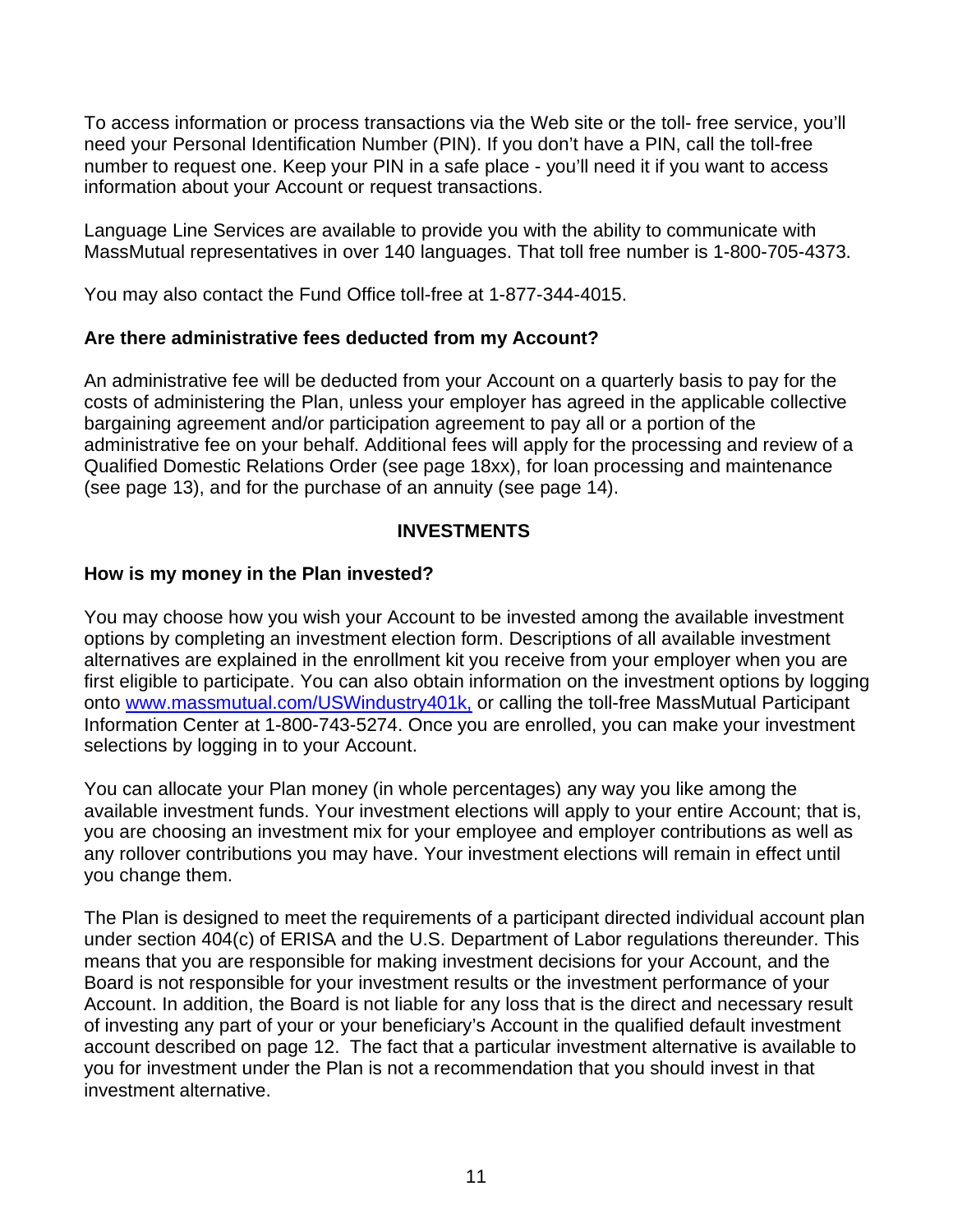## <span id="page-11-0"></span>**How can I change my investments?**

You can move money you have already invested from one investment fund to another. This is known as "reallocating" your Account. You can reallocate whenever you like in whole percentages. You can also change the way that new contributions are invested at any time.

These changes must be made through MassMutual either by logging in to your Account at [www.massmutual.com/USWindustry401k,](http://www.massmutual.com/USWindustry401k) or calling the toll-free MassMutual Participant Information Center at 1-800-743-5274. Your change generally will take effect at the closing price on the same day if you complete the changes by 4:00 PM Eastern on a business day (a day that the New York Stock Exchange is open). Otherwise, your change will be effective at the closing price on the next business day. MassMutual will send you a confirmation if you make any changes to your investment choices.

Please be aware that your ability to make transfers may be limited if appropriate to prevent or discourage frequent trading activity that could be harmful to investment performance.

#### <span id="page-11-1"></span>**What if I don't make investment choices?**

If you do not make your own investment choices, your Account balance is automatically invested in an investment fund selected by the Board known as the qualified default investment account (**QDIA**). The QDIA applies generally accepted investment theories, is diversified so as to minimize the risk of large losses and is designed to provide long-term appreciation and capital preservation through a mix of equity and fixed income exposures consistent with a target level of risk appropriate for participants of the Plan as a whole. It may not make as much money as more aggressively invested funds when the market is rising, but it also may not lose as much money as riskier funds when the market is falling. There is no guarantee of investment performance. The current QDIA is the age-appropriate Vanguard target-date fund.

## **PAYMENT OF YOUR ACCOUNT**

#### <span id="page-11-3"></span><span id="page-11-2"></span>**When can I get the money in my Account?**

You can get your money in your Account:

- once you stop working for your employer (and any other employers that contribute to the Plan, or contributed to the Plan in the past) or become totally and permanently disabled; or
- if you are still working for your employer, in the circumstances described in the section below.

These restrictions do not apply to after-tax (non-Roth) contributions (and earnings thereon), which you may take out of your Account at any time.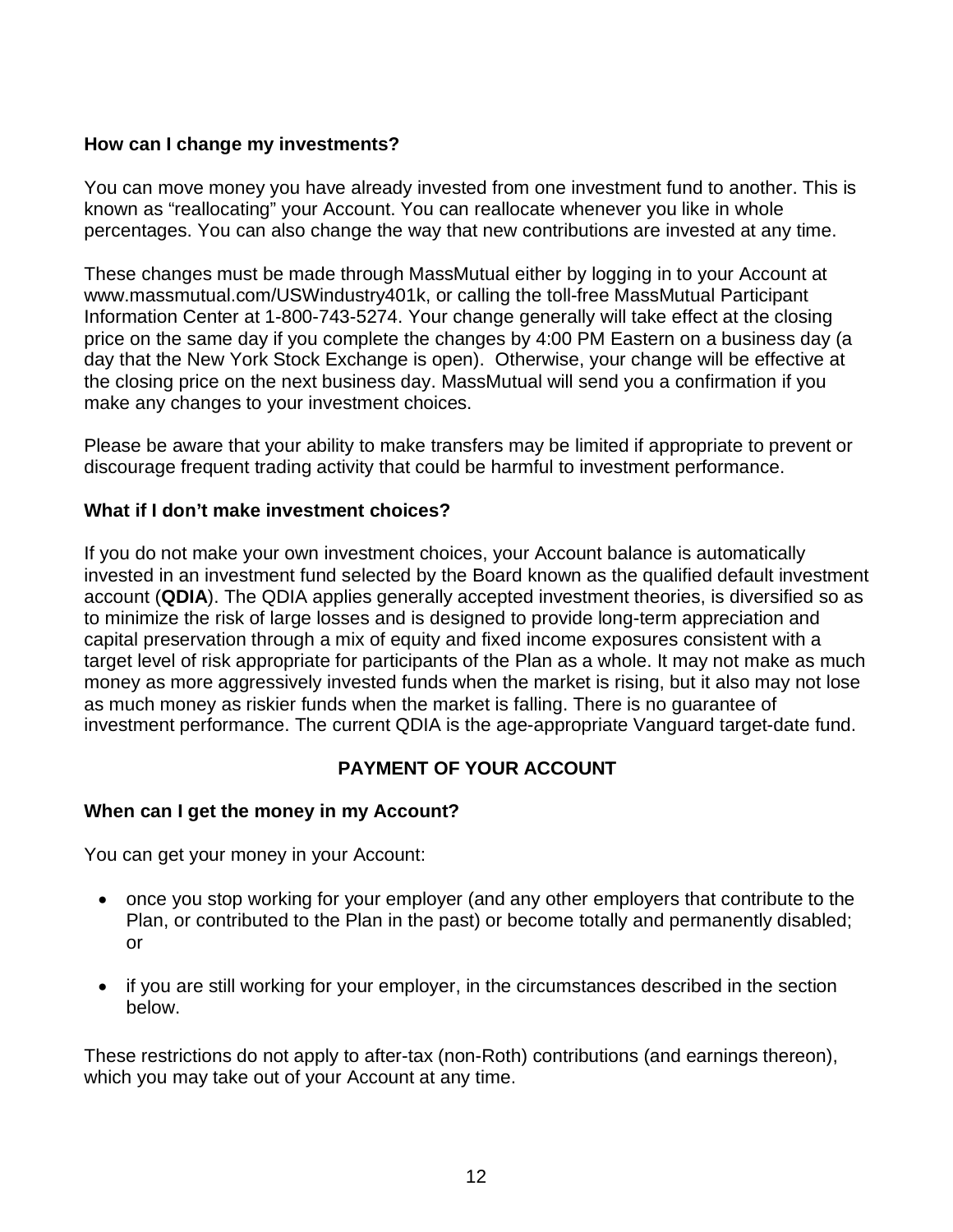Payments from your Account will generally be subject to tax (special rules apply to Roth contributions and other after-tax contributions). See page 14 below for more information.

## <span id="page-12-0"></span>**Can I get the money in my Account when I am still working?**

You can get the money in your Account when you are still working in the following circumstances:

- Once you reach age 59-1/2.
- If you have a financial hardship resulting from a financial need listed below. Contact MassMutual for more information or for an application for a hardship withdrawal. You may only take the amount necessary to satisfy any of the following financial needs:
	- $\triangleright$  costs directly related to the purchase (excluding mortgage payments) of your principal residence;
	- $\triangleright$  the payment of tuition and related educational fees, and room and board expenses, for the next twelve months of post-secondary education for you, your spouse, your, children or other dependents, or your designated primary beneficiary;
	- $\triangleright$  the payment of expenses to prevent your eviction from your principal residence or foreclosure of a mortgage secured by your principal residence;
	- $\triangleright$  the payment of expenses incurred for certain medical care expenses for you, our spouse, your children or other dependents or your designated primary;
	- $\triangleright$  the payment of burial or funeral expenses incurred as the result of the death of your parent, spouse, children or other dependents, or your designated primary beneficiary;
	- $\triangleright$  expenses for the repair of damage to your principal residence that would otherwise qualify for the casualty loss deduction under the Internal Revenue Code; or
	- $\triangleright$  expenses on account of certain federally declared disasters if you live or work in the disaster area.
- If you take a loan from your Account. Contact MassMutual for more information or for a loan application. You may also initiate a loan through your online Account.
	- $\triangleright$  There is a one-time loan processing fee and an annual loan maintenance fee. The current loan processing fee is \$75.00 and the annual loan maintenance fee is \$40.00 per loan.
	- Your loan must be for a minimum amount of \$500.00 and cannot exceed the lesser of half of your Account or \$50,000.00 (reduced if you have other outstanding loans).
	- $\triangleright$  Unless otherwise provided in the collective bargaining agreement or participation agreement, only two loans can be outstanding at any one time and the second loan will not be issued if your first loan was issued within the 12 months prior to the date you apply for your second loan or has been declared in default.
	- $\triangleright$  In most circumstances, you must repay the loan within five years.
	- $\triangleright$  If you default on the repayment of a loan, the outstanding loan amount will be subtracted from your Account when you receive a distribution, and will be treated as taxable income to you in the calendar year of the default.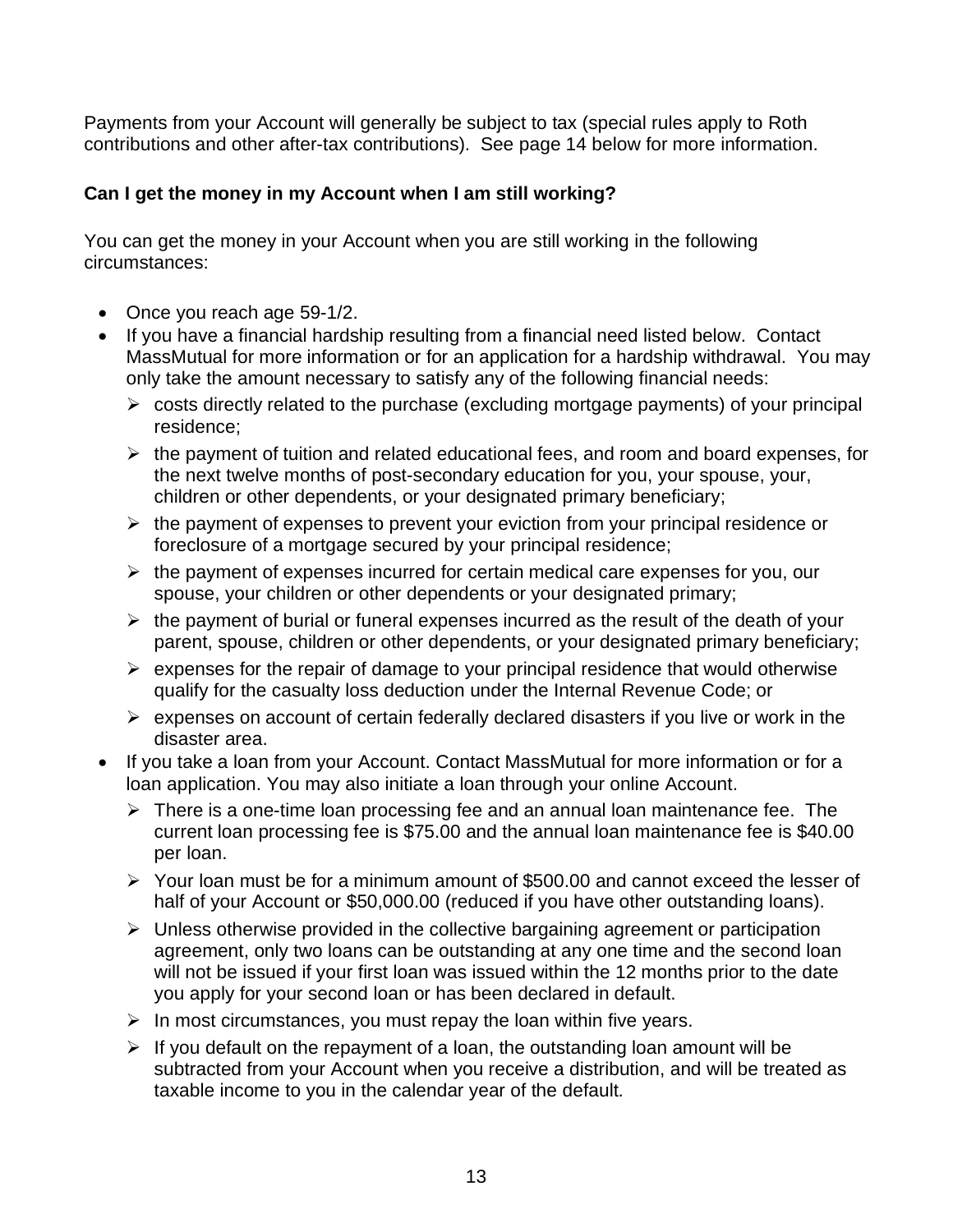## <span id="page-13-0"></span>**How do I get my money?**

Contact MassMutual for an application to get money out of your Account. Your completed application should be returned to MassMutual. Your application will generally be processed within 30 days of its receipt (if you have requested distribution of your entire account retirement or other termination of employment, there may be a delay until the Fund has received final contributions from your employer).

## <span id="page-13-1"></span>**Are payments from my Account taxed?**

Payments from your Account are subject to federal (and state) income taxes. In addition, if you are not yet 59½ years old when you withdraw money from the Plan, you may be subject to an additional tax penalty of 10%. You may continue to defer tax on your distribution by rolling it over into your individual retirement account (**IRA**) or another employer plan.

Special rules apply to the distribution of after-tax contributions:

- Roth contributions and earnings on Roth contributions are not taxed when you take them out of the Plan (but earnings may be taxed if you take a hardship withdrawal).
- After-tax non-Roth contributions are not taxed (but earnings are taxed) when you take them out of the Plan.

When you apply for a distribution, MassMutual will provide you with a more detailed explanation of your options.

### *The tax rules are very complex: you cannot rely on this SPD for tax advice and should talk to a tax advisor before withdrawing money from your Account.*

#### <span id="page-13-2"></span>**How will my Account be paid?**

Your Account will be paid in a single lump sum or, if your Account balance is more than \$5,000.00 when you terminate employment, you may instead elect to receive payment of your Account in installment payments or as an annuity (unless the special rule below applies).

- *Installment Payments*. You may choose for your Account to be paid in a series of monthly, quarterly, semiannual or annual installments over a period chosen by you.
- *Annuity.* You may have the money in your Account used to purchase an annuity that provides you with monthly payments for a specified period, for your lifetime (with or without a payment guarantee), or for your lifetime with payments continuing to your designated beneficiary for his or her lifetime in a specified percentage of the payments to you. There is a fee for the purchase of an annuity. The current fee is \$175.00.

**Special Rule for Certain Participants:** If you were employed by any of the following employers as of the date below, and your Account balance is more than \$5,000 when you terminate employment, and you are married on your payment date, the money in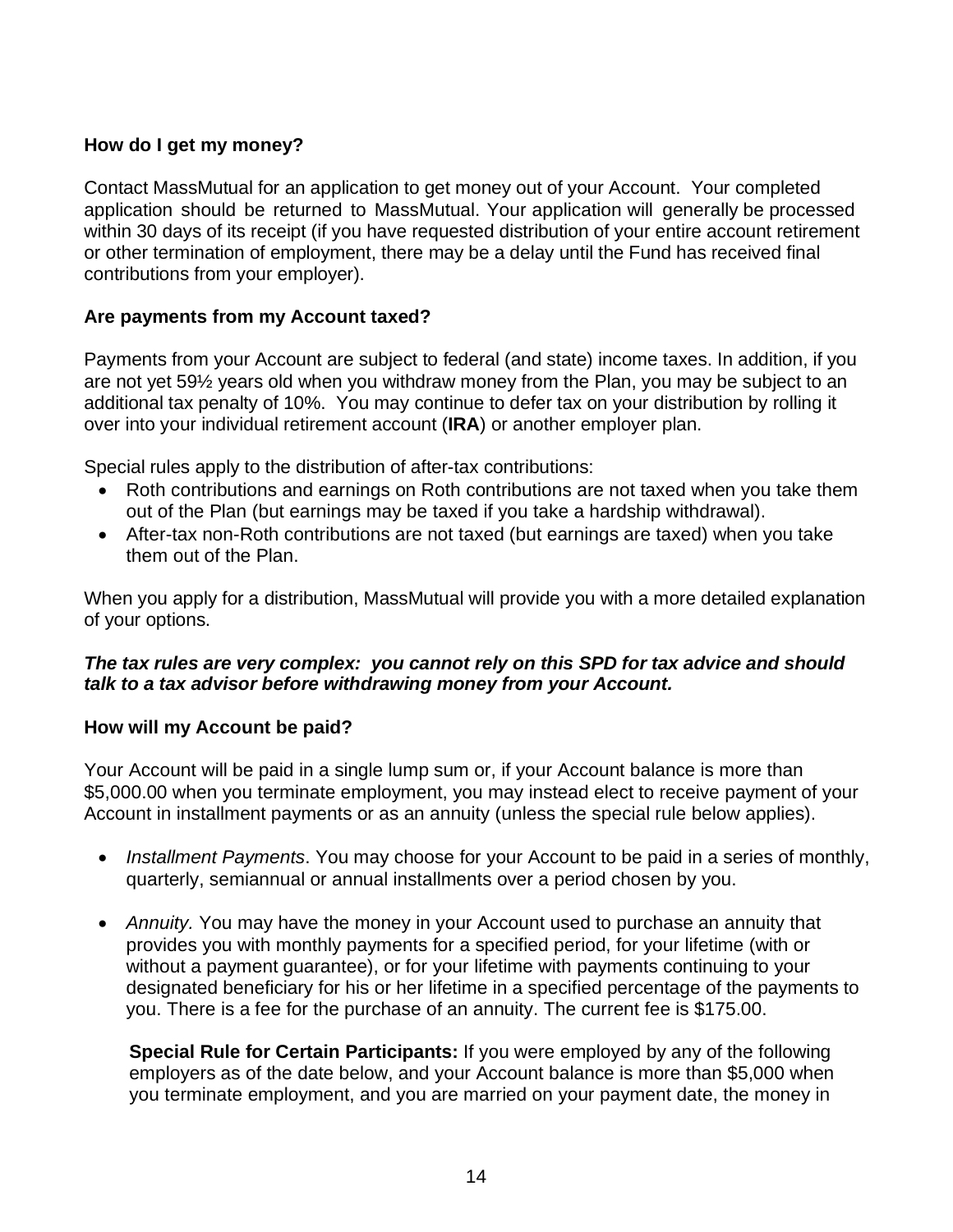your Account will be used to purchase an annuity that provides monthly payments for your lifetime, with continuing payments to your surviving spouse for his or her lifetime in the amount of 50% of your monthly payments, unless your spouse consents to another form of distribution in writing using a form provided by the Plan.

| Diamond Brands, Inc.       | Menasha                     | <b>Uniroyal Engineered</b>          |
|----------------------------|-----------------------------|-------------------------------------|
| (1/1/2000)                 | (1/1/09)                    | <b>Products</b>                     |
|                            |                             | (1/1/2000)                          |
| Ft. Orange Paper Co -      | Miami Valley Paper          | <b>UPIU Local 307</b>               |
| Local 420 (1/1/2000)       | (1/1/2000)                  | (1/1/2000)                          |
| Germyn Carpet Cleaning &   | <b>Mid Cities Paper Box</b> | <b>UPIU Local 318</b>               |
| Maintenance                | Company                     | (1/1/2000)                          |
| (1/1/2000)                 | (1/1/2000)                  |                                     |
| I K O Chicago, Inc.        | Swanson Industries, Inc.    | <b>Victory Specialty Packaging,</b> |
| (1/1/2000)                 | (1/1/2001)                  | Inc.                                |
|                            |                             | (1/1/2000)                          |
| <b>JII/Sales Promotion</b> | Timberline Packaging,       | <b>Ware Industries</b>              |
| Associates                 | Inc.                        | (4/30/14)                           |
| (10/01/02)                 | (1/1/2000)                  |                                     |
| Loroco Products Company    |                             | White Pigeon                        |
| (1/1/2000)                 |                             | (1/1/2000)                          |

## <span id="page-14-0"></span>**How long can I leave money in the Plan?**

If your Account balance is more than \$1,000.00, you may delay the receipt of your Account until the April 1<sup>st</sup> following the calendar year in which you reach age 72 (or 70<sup>1</sup>/<sub>2</sub> if you reached age 70-1/2 before 2020) (or, if later, the year you stop working for your employer (your **Required Beginning Date**). If you do not elect to take your money before your Required Beginning Date, you will be considered to have elected to delay the receipt of your Account until then. If you have not elected to take your money by then, the Plan will begin paying you the minimum amount required by law (or in some cases will purchase an annuity for you if the special rule in the section above applies to you).

If you stop working for your employer (or you die) and you have \$1,000.00 or less in your Account, your Account will be paid in full as soon as practicable.

#### <span id="page-14-1"></span>**What if I die before getting my money from the Plan?**

If you die while there is money in your Account, the remaining amount will be paid to your designated beneficiary. Under federal law, your beneficiary is automatically your spouse if you are married on the day you die. You may designate someone other than your spouse as your beneficiary only if your spouse consents using a form provided by the Plan, and you may not make additional changes to your beneficiary without your spouse's consent.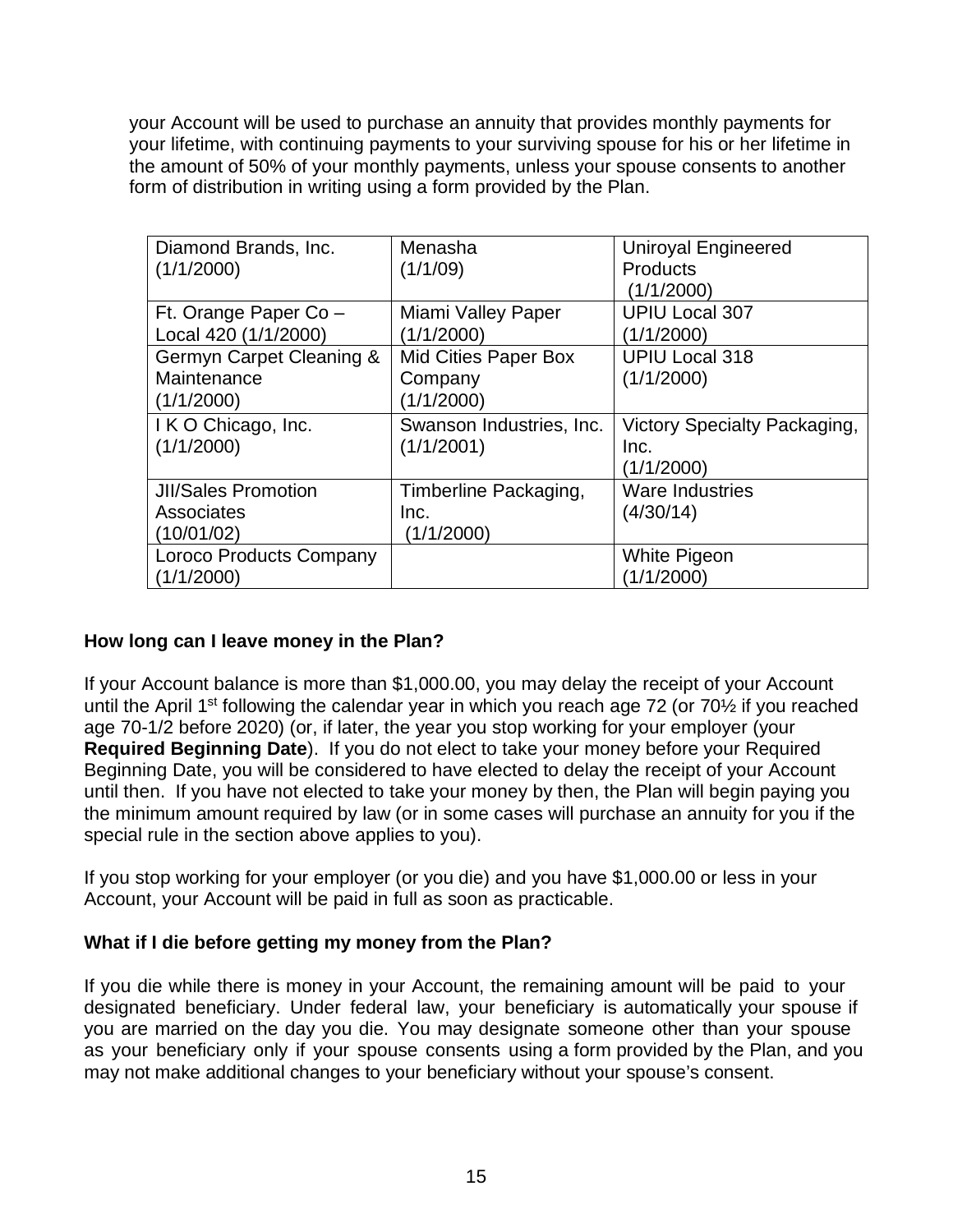If you die without leaving a surviving designated beneficiary, your Account will be paid to the first survivor in the following successive classes: spouse, children in equal shares, parents in equal shares, brothers and sisters in equal shares and then to your estate.

<span id="page-15-0"></span>Contact MassMutual for a beneficiary form.

## **APPEALS**

## <span id="page-15-1"></span>**What if my request for a benefit from the Plan is denied?**

If your claim for Plan benefits is denied, you will receive a written notice of the denial within 90 days. Special circumstances may require up to an additional 90 days, in which case you will be notified of the delay and what the expected date of a decision.

The notice will describe the specific reason or reasons for the denial; the Plan provisions on which the denial is based, any additional information or material that you might need to provide to support your application and the Plan's review procedures.

You may file a written appeal with the Board of Trustees within 60 days of the date of the denial notice asking that the Board review the denial. You may also submit a written explanation of the issues, examine any pertinent documents, and have anyone else you wish help you. If you do not file your written appeal within 60 days of the date of the denial notice, you will be considered to have waived your right to a review of the denial.

You must file a request for review and follow the process completely before you can bring an action in court. Failure to do so may prevent you from having any legal remedy.

Send your request for review to the Board of Trustees, The USW Industry 401(k) Plan, 1101 Kermit Drive, Ste 800, Nashville, TN 37217. The Board of Trustees will conduct its review at their next regularly scheduled meeting (or the meeting thereafter if your request is submitted less than 30 days before the first such meeting). If a further postponement is required, you will receive a notice describing the reasons for the delay and the expected date of the decision.

A written notice of the decision regarding your appeal will be mailed to you within five days of the decision. This notice will give the reasons for the decision as well as references to the relevant provisions of the Plan document or rule on which the decision is based.

All decisions on appeal will be final and binding on all parties, subject only to your right to bring a civil action under Section 502(a) of ERISA after you have exhausted the Plan's appeal procedures. If you have any questions about the appeals process, please contact the Fund Office in writing at the address on page 20.

No individual may file a lawsuit until these procedures have been exhausted. If you wish to file suit for a denial of a claim of benefits, you must do so within two (2) years of the date the Trustees denied your appeal. For all other actions, you must file suit within two (2) years of the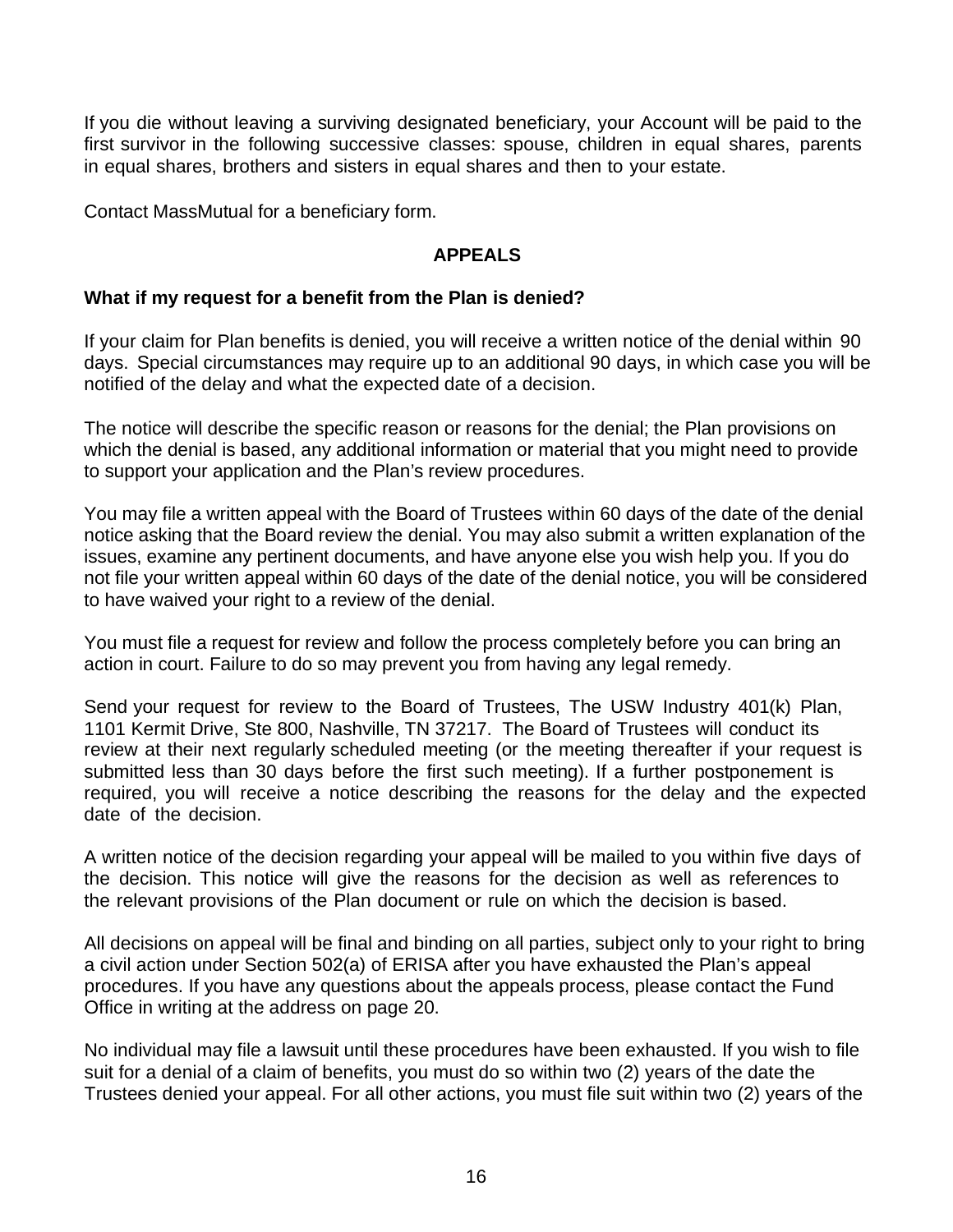date on which the violation of Plan terms is alleged to have occurred. These rules apply to you, your spouse, dependent, beneficiary, or alternate payee. This section applies to all litigation against the Fund, including litigation in which the Fund is named as a third party defendant.

## **OTHER IMPORTANT INFORMATION ABOUT THE PLAN**

## <span id="page-16-1"></span><span id="page-16-0"></span>**Who manages the Plan?**

The Plan is administered by the Board. The Board (and/or its duly authorized designee(s)) has the exclusive right, power, and authority, in its sole and absolute discretion, to administer, apply, and interpret the Plan, including this SPD, the Trust Agreement, and any other Plan documents, and to decide all matters arising in connection with the operation or administration of the Plan or Trust established under the Plan. Without limiting the generality of the foregoing, the Board and/or its duly authorized designees, including the Appeals Committee with regard to benefit claim appeals, shall have the sole and absolute discretionary authority to:

- take all actions and make all decisions with respect to the eligibility for, and the amount of benefits payable, under the Plan,
- formulate, interpret, and apply rules, regulations, and policies necessary to administer the Plan in accordance with the terms of the Plan,
- decide questions, including legal or factual questions, relating to the calculation and payment of benefits under the Plan
- resolve and/or clarify any ambiguities, inconsistencies, and omissions arising under the Plan, including this SPD, the Trust Agreement, or other Plan documents,
- process and approve or deny benefit claims and rule on any benefit exclusions, and recover all benefit overpayments, plus interest and costs, from you or your beneficiary, including a reduction in future benefits payable.

All determinations and interpretations made by the Board and/or its duly authorized designees are final and binding upon all participants, beneficiaries, and any other individuals claiming benefits under the Plan.

The Board has delegated certain administrative and operational functions to the Fund Office and to the Appeals Committee. Most of your day-to-day questions about your benefits can be answered by the Fund Office.

## <span id="page-16-2"></span>**Can I assign my benefit payments?**

Neither you nor any beneficiary can assign any of the benefits that you are entitled to receive from the Plan. The Plan will, however, comply with a federal tax lien or a qualified domestic relations order as described in the next section.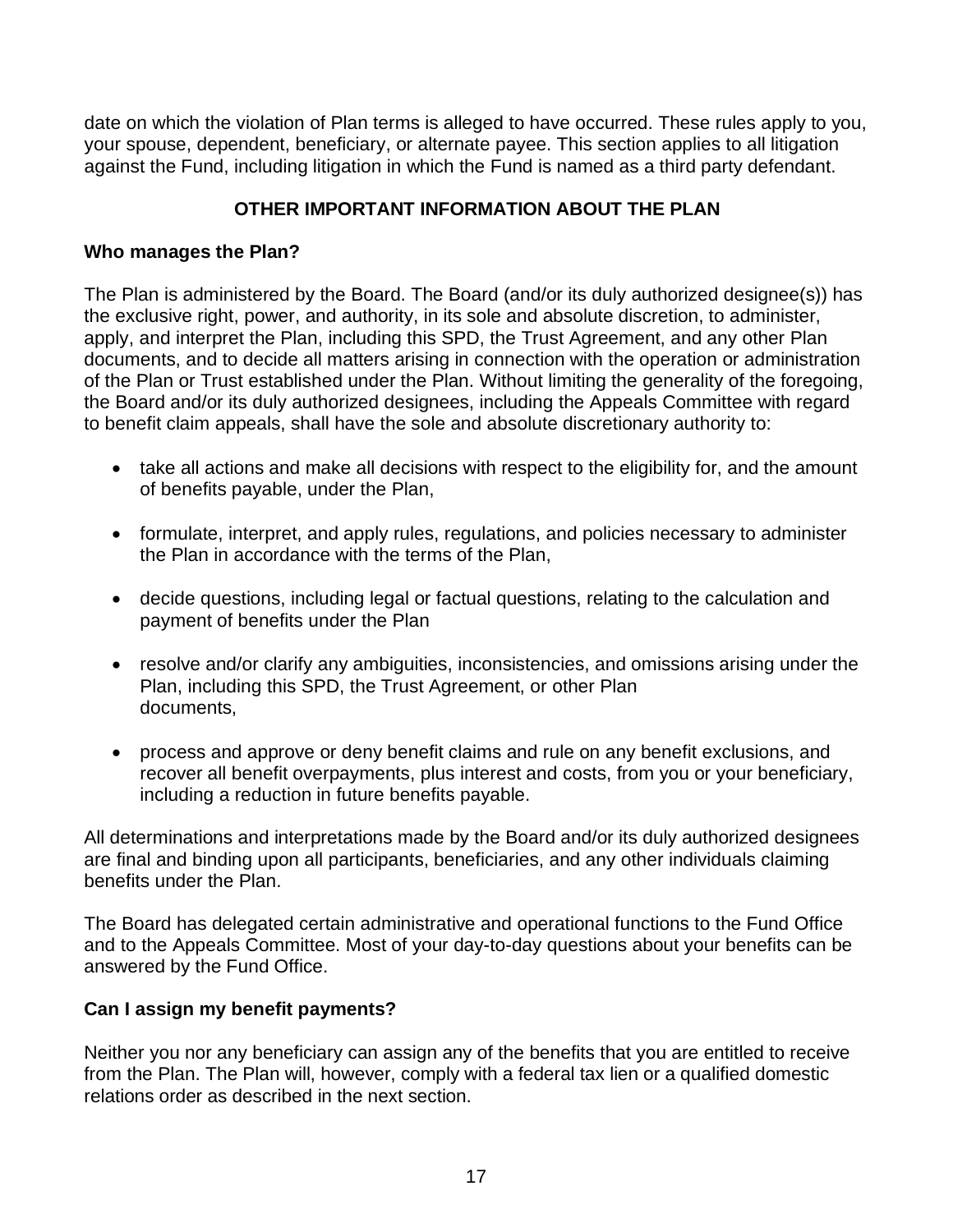### <span id="page-17-0"></span>**What happens to my benefits if I divorce?**

The Plan is required by law to follow the terms of a domestic relations order that is considered "qualified" under federal law. A qualified domestic relations order **(QDRO)** is a court order or judgment that directs a plan to pay benefits to your spouse, former spouse, child, or other dependent in connection with child support, alimony, or marital property rights. In addition, until the Plan has complied with the terms of the QDRO, the Plan may restrict the benefits that are payable to you. These restrictions could also apply while the Plan is determining whether a written order satisfies the QDRO requirements in the Internal Revenue Code. You will be notified if the Plan ever gets a proposed QDRO with respect to your Account. For more information on QDROs, or to get a free copy of the procedures the Plan follows in determining whether an order is qualified, contact the Fund Office.

A fee will be deducted from your Account to cover expenses related to the review and processing of a QDRO. The current fee is \$300.00.

#### <span id="page-17-1"></span>**Are my rights to contributions protected while I am on active duty?**

If you leave your employer to engage in qualified military service and then return to work for your employer, you may be entitled to make up contributions you would have been able to make if you had been employed during the period of military service, and your employer may be required to make up any contributions that it may have otherwise been required to make during your military leave. In addition, if you have a loan from the Plan and you are on a military leave of absence, you may discontinue your loan repayments for the period of your military leave. Federal law limits the interest rate that can be charged on a Plan loan during a period of active military service. Contact the Fund Office for more information about your rights and responsibilities during a period of military service.

#### <span id="page-17-2"></span>**What happens if the Plan terminates?**

While the Board expect the Plan to continue indefinitely, the Board, in its sole discretion, has the power to decide to terminate or modify the terms of the Plan. In the event the Plan is terminated, your Account will be distributed as it exists on the date the Plan is terminated. No additional contributions will be made, or benefits earned after the date of termination.

#### <span id="page-17-3"></span>**What happens if the Plan can't find me?**

If the Plan can't find you when your Account is payable, your Account will be used to pay for the Plan's administrative costs, and will be restored to you if the Plan later finds you or you become available to claim your Account.

#### <span id="page-17-4"></span>**What other rights do I have with respect to the Plan?**

As a participant in the Plan, you are entitled to certain rights and protections under the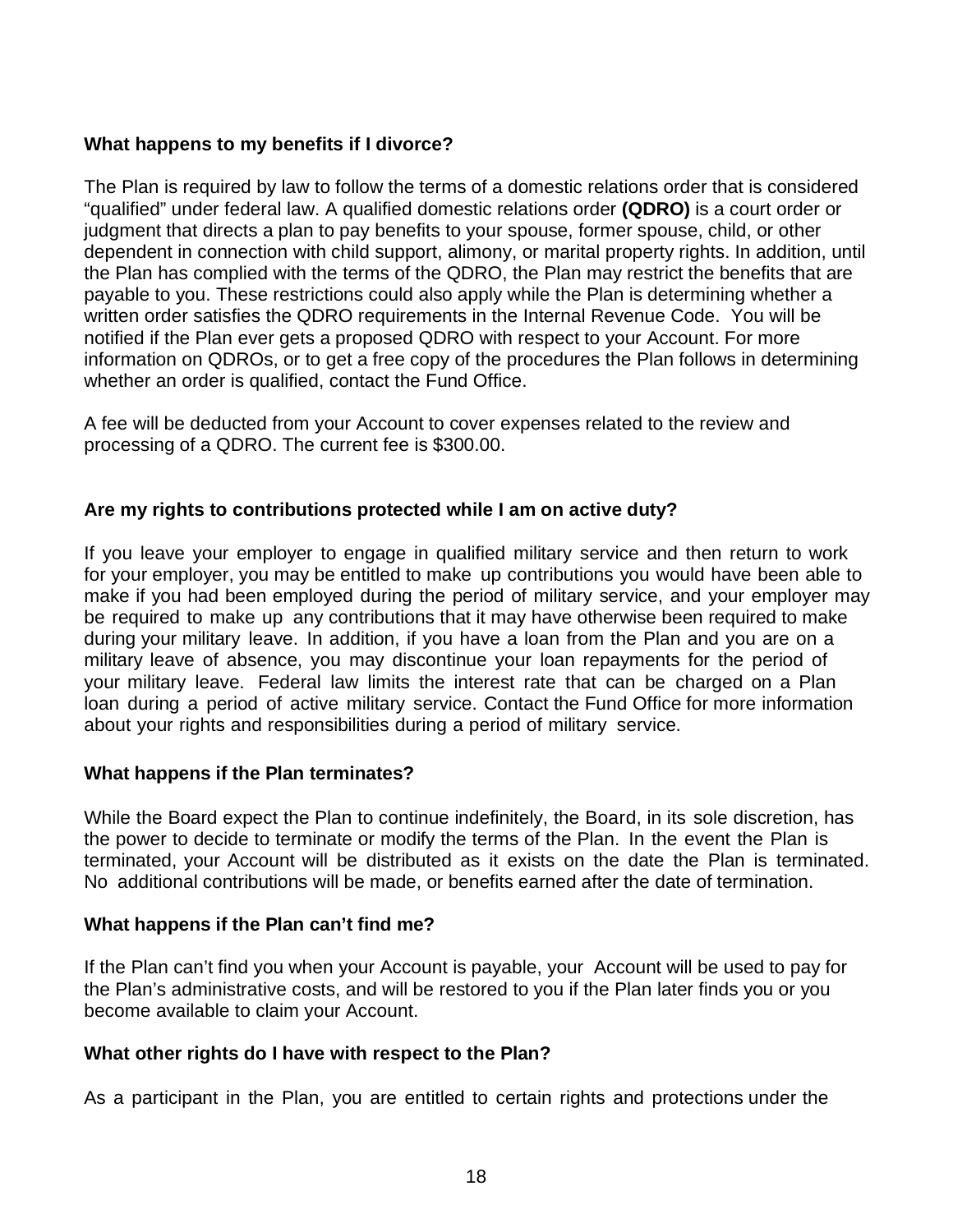Employee Retirement Income Security Act of 1974 (ERISA). ERISA provides that all Plan participants shall be entitled to:

- Examine, without charge, at the Plan's administrative office and at other specified locations, such as work sites and union halls, all plan documents, including insurance contracts, collective bargaining agreements, documents relating to mergers and a copy of the latest annual report (Form 5500 Series) filed with the U.S. Department of Labor and available at the Public Disclosure Room of the Employee Benefits Security Administration.
- Obtain copies of all Plan Documents, including the documents listed above and updated summary plan description, upon written request to the Fund Office. There may be a reasonable charge for the copies. These documents are also available free of charge on the Fund's website, located at [www.uswbenefitfunds.com.](http://www.uswbenefitfunds.com/)
- Receive a summary of the Plan's annual financial report. The Plan Trustees are required by law to furnish each participant with a copy of this summary annual report.
- Obtain a statement of your account values at least once each calendar quarter, free of charge.
- In addition to creating rights for Plan participants, ERISA also imposes duties upon the people who are responsible for the operation of the Plan. The people who operate the Plan, the Plan "fiduciaries," have a duty to do so prudently and in the interest of you and the other Plan participants and beneficiaries. You may not be fired or discriminated against in any way for the purpose of preventing you from getting Plan benefits or exercising your ERISA rights.
- If your claim for a benefit is denied in whole or in part, you must receive a written explanation of the denial and you have a right to obtain copies of documents relating to the decision without charge. You have a right to appeal any denial and to have the Plan review and reconsider your claim.

Under ERISA, there are steps you can take to enforce the above rights. For instance, if you request materials from the Plan and do not receive them within 30 days, you may file suit in a federal court. In such a case, the court may require the Plan to provide the materials and pay you up to \$110 dollars a day until you receive the materials, unless the materials were not sent because of reasons beyond the control of the 401(k) Fund. If you have a claim for benefits which is denied or ignored, you may file suit in a state or in a federal court. If you disagree with the Plan's decision or lack thereof concerning the qualified status of a Domestic Relations Order, you may file suit in federal court. If it should happen that the Plan fiduciaries misuse the plan's money, or if you are discriminated against for asserting your rights, you may seek assistance from the U.S. Department of Labor, or may file suit in federal court. The court will decide who should pay court costs and legal fees. If you are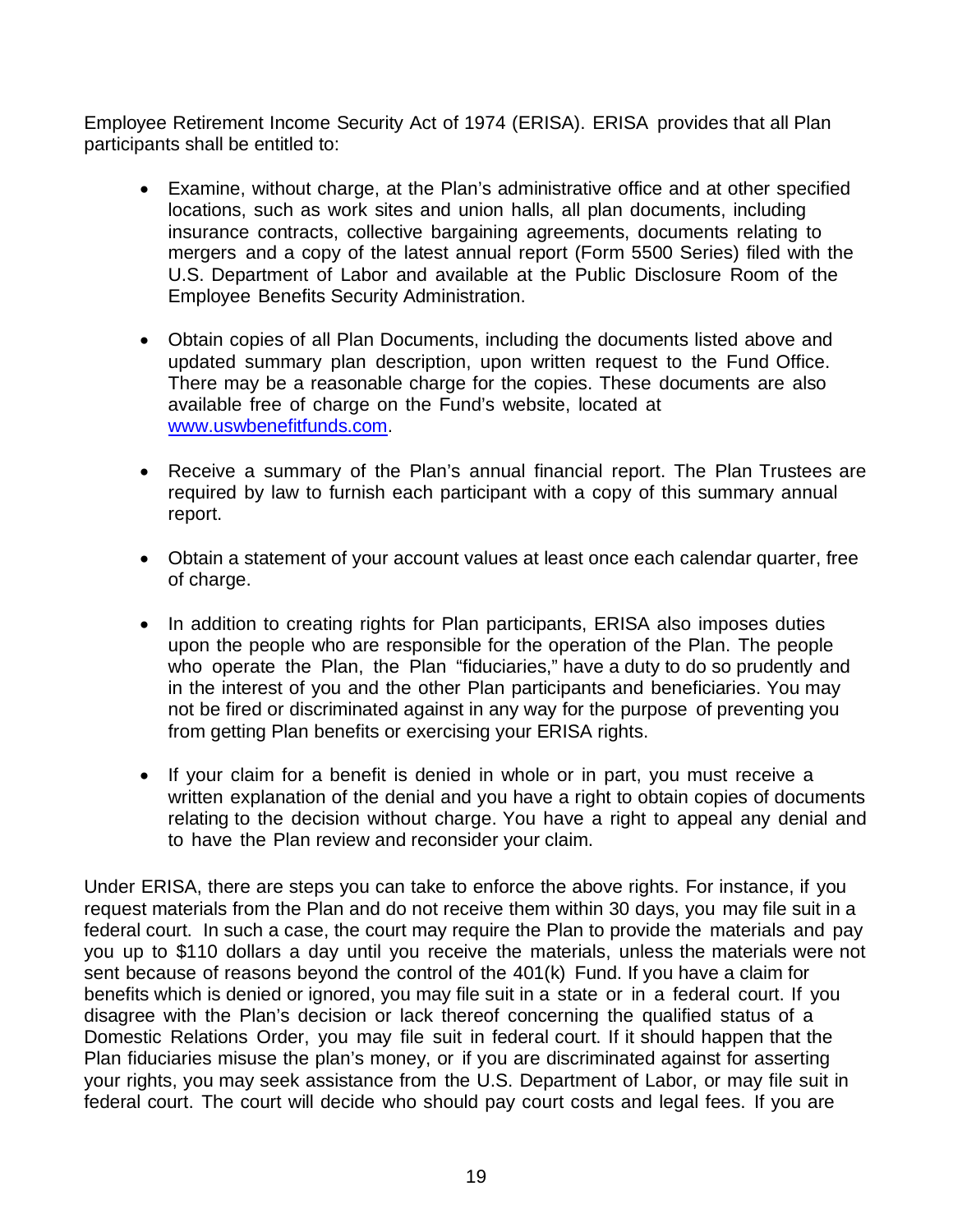successful, the court may order the person you have sued to pay them. If you lose, the court may decide you have to pay them, for example, if it finds your claim is frivolous.

If you have any questions about the Plan, you should contact the Fund Office. If you have any questions about the rights described in this section or about your rights under ERISA, or if you need assistance in obtaining documents from the Plan Administrator, you should contact the nearest area office of the Employee Benefits Security Administration, U.S. Department of Labor, listed in your telephone directory, or the Division of Technical Assistance and Inquiries, Employee Benefits Security Administration, U.S. Department of Labor, 200 Constitution Avenue, N.W., Washington, D.C. 20210. You may also obtain certain publications about your rights and responsibilities under ERISA by calling the publications hotline of the Employee Benefits Security Administration.

## **CONTACT INFORMATION**

### <span id="page-19-0"></span>**Board of Trustees**

The Board of Trustees, or any individual Trustee, may be reached by contacting the Fund Office.

### **Fund Office**

USW Industry 401(k) Fund 1101 Kermit Drive, Suite 800 Nashville, Tennessee 37217 1-877-344-4015 (615) 333-6343 www.uswbenefitfunds.com

#### **Plan Recordkeeper and Custodian**

<span id="page-19-1"></span>MassMutual Retirement Services PO Box 219062 Kansas City, MO 64121 Overnight address: 430 W 7th Street, Kansas City, MO 64105 1-800-743-5274 (Participant Information Center) 1-800-756-8232 (Telephone Device for the Deaf (TDD) number) 1-800-705-4373 (Language Line Services to communicate with representatives in over 140 languages) [www.massmutual.com/USWindustry401k](http://www.massmutual.com/USWindustry401k,)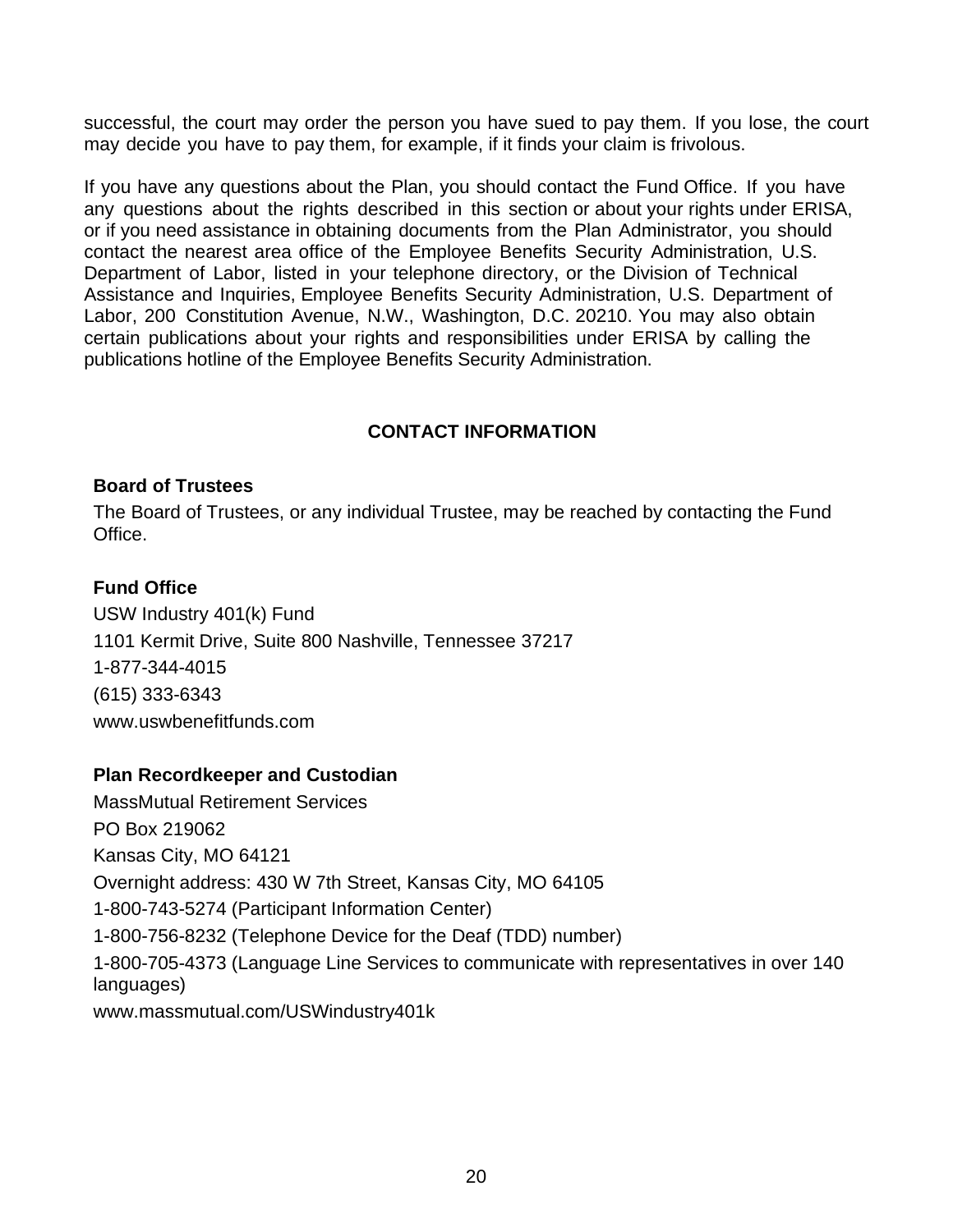#### **PLAN FACTS**

**Plan Name** USW Industry 401(k) Plan

**Employer Identification Number and Plan Number** 62-1564649/002

**Plan Year** January 1 – December 31

**Type of Plan** Defined Contribution 401(k) Profit Sharing Plan ERISA 404(c) compliant

#### **Plan Sponsor and Plan Administrator**

Board of Trustees of the USW 401(k) Fund 1101 Kermit Drive, Suite 800 Nashville, Tennessee 37217 1-877-344-4015 (615) 333-6343

#### **Board of Trustees**

John E. Shinn, Chairman (Union Trustee) USW International Secretary / Treasurer Five Gateway Center Pittsburgh, PA 15222

Lee Egland, Secretary (Employer Trustee) Director, Labor Relations Crowley Maritime Corporation 1102 S. W. Massachusetts Street Seattle, WA 98134

Michael Bolton (Union Trustee) USW District 2 Director 1244A Midway Road Menasha, WI 54952

Mark Rhodes (Union Trustee) USW Local 712 2029 Alder Avenue Lewiston, ID 83501

#### **Agent for Service of Legal Process**

The Board of Trustees has been designated as the agent for the service of legal process.